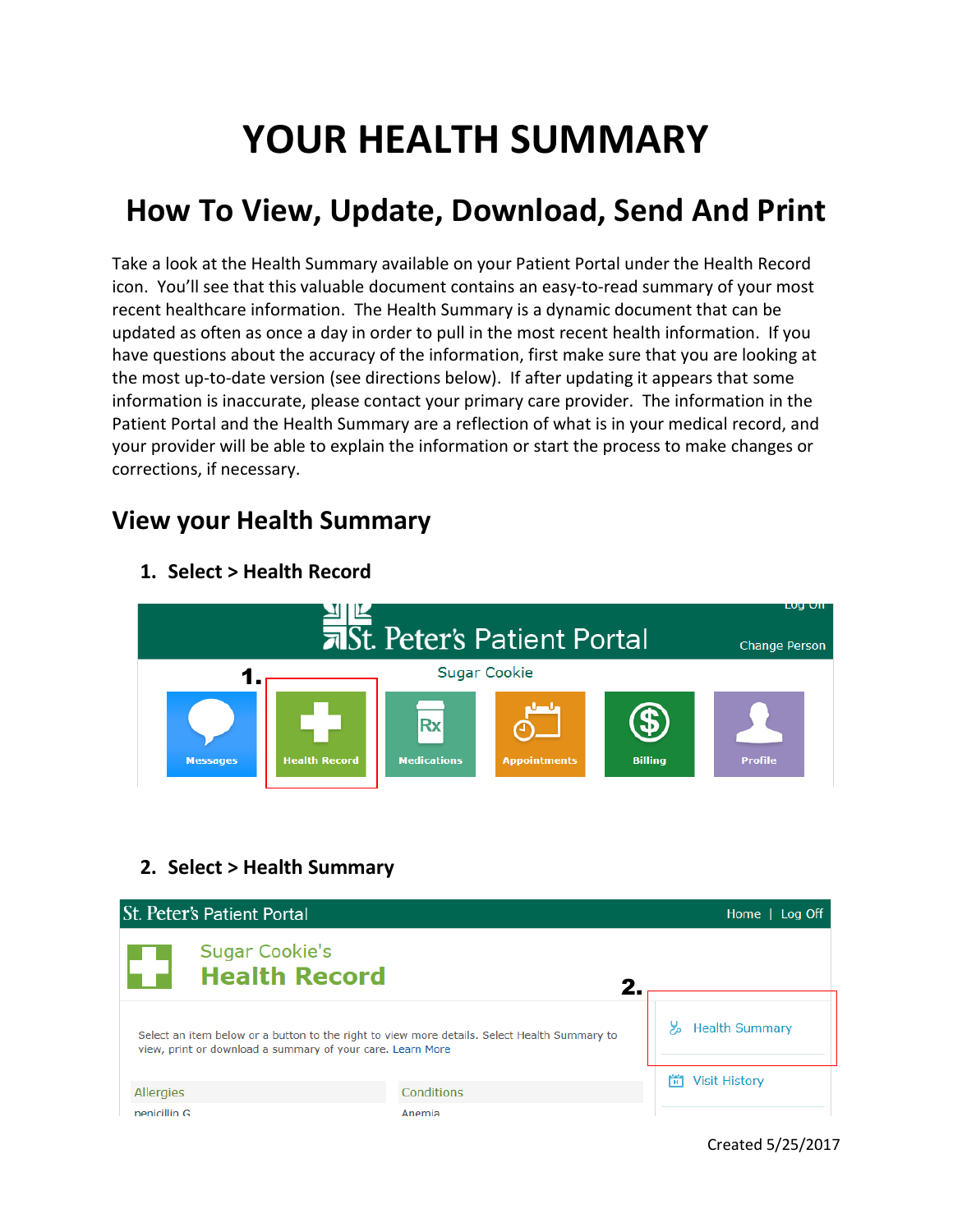| Your Health Record Summary |                                                              |                                                        |                                            |
|----------------------------|--------------------------------------------------------------|--------------------------------------------------------|--------------------------------------------|
| Patient: COOKIE, SUGAR     |                                                              | Sex: $DOB:$ May 21,<br>Female<br>1996                  | <b>External Reference #:</b><br>M000000098 |
|                            | <b>Continuity of Care Document</b>                           |                                                        |                                            |
|                            | <b>Created On: May 18, 2017</b>                              |                                                        |                                            |
|                            | Including Visits within Range: April 18, 2017 - May 18, 2017 |                                                        |                                            |
| <b>Demographics</b>        |                                                              |                                                        |                                            |
|                            | <b>Address</b>                                               | 123 Pine Street<br>Appt 32<br><b>HELENA, MT, 59601</b> |                                            |
|                            | <b>Home Phone</b>                                            | $(401)$ 555-1111                                       |                                            |
|                            | <b>Preferred Language</b>                                    | Unknown                                                |                                            |
|                            | <b>Marital Status</b>                                        | <b>Never Married</b>                                   |                                            |
|                            | Deligious Affiliation Mathodist                              |                                                        |                                            |

| St. Peter's Patient Portal                                                                                                                                                                                                                                                                                        |                                                |                                                                                                  |                                            |    | Log Off<br>Home                                   |
|-------------------------------------------------------------------------------------------------------------------------------------------------------------------------------------------------------------------------------------------------------------------------------------------------------------------|------------------------------------------------|--------------------------------------------------------------------------------------------------|--------------------------------------------|----|---------------------------------------------------|
| مح                                                                                                                                                                                                                                                                                                                | <b>Sugar Cookie's</b><br><b>Health Summary</b> |                                                                                                  |                                            |    |                                                   |
| recent results, medications and visits.                                                                                                                                                                                                                                                                           |                                                | The following document includes portions of your Medical Record including allergies, conditions, |                                            |    | <b>Back to Health Record</b>                      |
| Please note the "Created Date" on the top of your Continuity of Care Document. Click on "Create $\blacktriangleright$<br>New Health Summary" at the right to ensure that this document is refreshed and includes your<br>most recent healthcare information. Click on "Learn More" for more information about the |                                                |                                                                                                  |                                            |    | <b>Create New Health</b><br>−ہل<br><b>Summary</b> |
| Health Summary. Learn More<br>4<br>Your Health Record Summary                                                                                                                                                                                                                                                     |                                                |                                                                                                  |                                            |    | Download Health<br>Summary                        |
| Patient: COOKIE, SUGAR                                                                                                                                                                                                                                                                                            |                                                | <b>Sex: DOB: May 21,</b><br>Female<br>1996                                                       | <b>External Reference #:</b><br>M000000098 | 5. | Send Health<br><b>Summary</b>                     |
| 6.<br><b>Continuity of Care Document</b>                                                                                                                                                                                                                                                                          |                                                |                                                                                                  | <b>Health Summary</b><br><b>Activity</b>   |    |                                                   |
|                                                                                                                                                                                                                                                                                                                   |                                                | Created On: May 18, 2017<br>Including Visits within Range: April 18, 2017 - May 18, 2017         |                                            |    |                                                   |
| <b>Demographics</b>                                                                                                                                                                                                                                                                                               |                                                |                                                                                                  |                                            |    | Print                                             |
|                                                                                                                                                                                                                                                                                                                   | <b>Address</b>                                 | 123 Pine Street<br>Appt 32<br><b>HELENA, MT, 59601</b>                                           |                                            |    |                                                   |